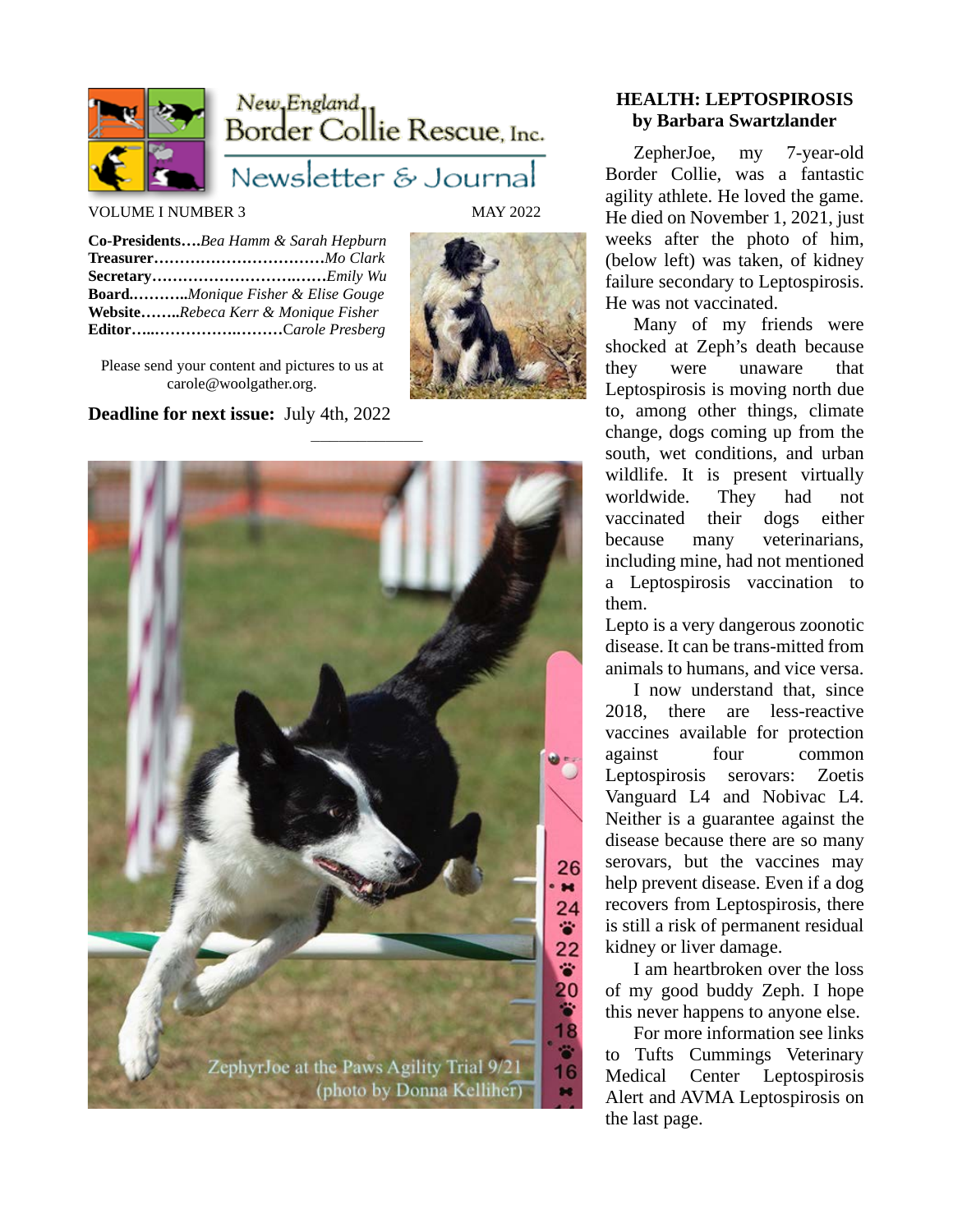

**Bea Curtis Hamm with Paisley, Jaz, and Kotie in the front MEET NEBCR'S CO-PRESIDENT, BEA CURTIS HAMM**

Over 20 years ago, ready for a change in the breed of dog I owned, I did my research, making a list of possibilities, and narrowing it down to Border Collies. Little did I know the journey on which this fun, quirky, but demanding breed would take me. In search of a job for them, I was of the mindset to try it all and see what stuck.

All my life I had felt like I wanted to give back, make a difference. I stumbled upon a rewarding way to do that: volunteer for NEBCR. My husband, Ralph, and I live in southern Maine on 9 acres on a dead-end street. We both work from home. I found this an ideal situation for fostering. Through the years, those fosters have taught me more than any classroom could. To take in a dog that is a huge flight risk, that doesn't want the human touch, and then to have them a few months later doing agility and off-leash romps on the beach is very rewarding. My motto became "Every dog comes with a lesson to learn and one to teach."

Through the years with NEBCR I have been very involved, and I love grabbing any opportunity to educate the public about Border Collies. My involvement has gotten me to the top of the heap, now serving as Co-President. I find it very challenging keeping up with the daily business of rescue, yet I try my best to keep the rescue running smoothly and make some improvements as well from time to time.

I have two grown daughters and four granddaughters that waiver between being proud of me and thinking I am a little crazy investing so much of myself. As for me, it's given me a feeling of fulfillment I hadn't experienced before. My paycheck comes in smiles and wagging tails.

### **LIVING WITH AN OLD DOG by Analese Peters**

Living with an old dog means feeling your heart speed up each time you see them a little more still than usual.

Living with an old dog means thinking "this is their last summer, their last morning, their last night."

Living with an old dog means you have to lift them into the car, onto the couch, up the stairs.

Living with an old dog means putting off commitments because it's important to be with them.

Living with an old dog means tripping over them because they are sound asleep and don't hear you approaching.

Living with an old dog means accidents in the house, but that's OK because they don't mean to.

Living with an old dog means feeling guilty because you know you could have done more, more runs, more hugs, more everything.

Living with an old dog means facing your own mortality, your own fragility, your own vulnerability.

Living with an old dog means experiencing one of the best joys on earth!



The Editor's old dog Seumas